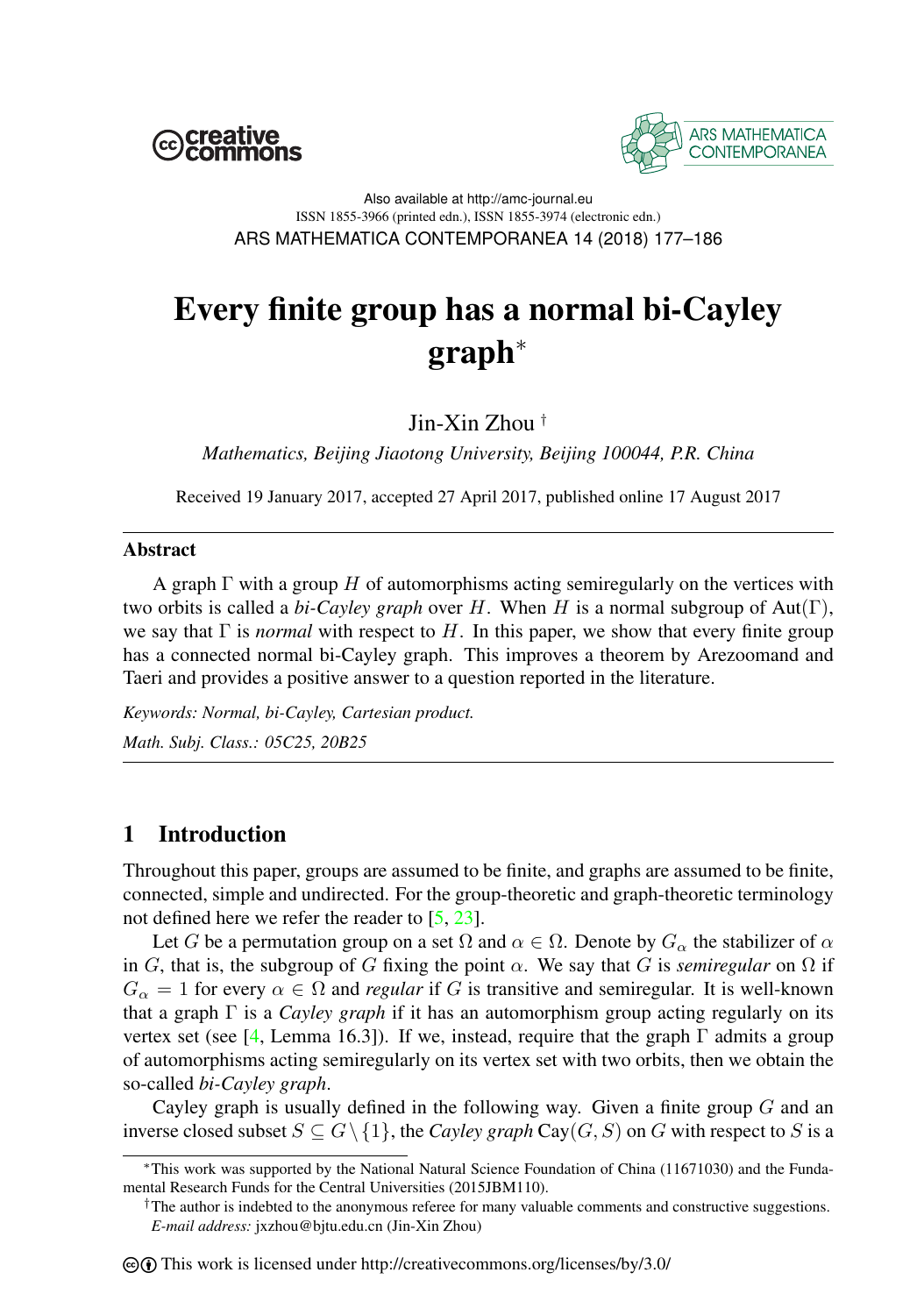graph with vertex set G and edge set  $\{g, sg\} \mid g \in G, s \in S\}$ . For any  $g \in G$ ,  $R(g)$  is the permutation of G defined by  $R(q): x \mapsto xg$  for  $x \in G$ . Set  $R(G) := \{ R(q) | q \in G \}$ . It is well-known that  $R(G)$  is a subgroup of Aut(Cay(G, S)). In 1981, Godsil [\[10\]](#page-8-2) proved that the normalizer of  $R(G)$  in Aut(Cay(G, S)) is  $R(G) \rtimes$  Aut(G, S), where Aut(G, S) is the group of automorphisms of  $G$  fixing the set  $S$  set-wise. This result has been successfully used in characterizing various families of GRRs, namely, Cayley graphs  $Cay(G, S)$  such that  $R(G) = \text{Aut}(\text{Cay}(G, S))$  (see, for example, [\[10,](#page-8-2) [11\]](#page-8-3)). A Cayley graph Cay $(G, S)$  is said to be *normal* if  $R(G)$  is normal in Aut(Cay( $G, S$ )). This concept was introduced by Xu in  $[24]$ , and for more results about normal Cayley graphs, we refer the reader to  $[8]$ .

Similarly, every bi-Cayley graph admits the following concrete realization. Given a group H, let R, L and S be subsets of H such that  $R^{-1} = R$ ,  $L^{-1} = L$  and  $R \cup L$  does not contain the identity element of H. The *bi-Cayley graph* over H relative to the triple  $(R, L, S)$ , denoted by  $Bicay(H, R, L, S)$ , is the graph having vertex set the union of the right part  $H_0 = \{h_0 \mid h \in H\}$  and the left part  $H_1 = \{h_1 \mid h \in H\}$ , and edge set the union of the right edges  $\{\{h_0, g_0\} \mid gh^{-1} \in R\}$ , the left edges  $\{\{h_1, g_1\} \mid gh^{-1} \in L\}$ and the spokes  $\{\{h_0, g_1\} \mid gh^{-1} \in S\}$ . Let  $\Gamma = \text{BiCay}(H, R, L, S)$ . For  $g \in H$ , define a permutation  $BR(q)$  on the vertices of  $\Gamma$  by the rule

$$
h_i^{BR(g)} = (hg)_i, \forall i \in \mathbb{Z}_2, h \in H.
$$

Then  $BR(H) = \{BR(g) | g \in H \}$  is a semiregular subgroup of Aut(Γ) which is isomorphic to H and has  $H_0$  and  $H_1$  as its two orbits. When  $BR(H)$  is normal in Aut(Γ), the bi-Cayley graph  $\Gamma = \text{BiCay}(H, R, L, S)$  will be called a *normal bi-Cayley graph* over H (see [\[3\]](#page-8-5) or  $[27]$ ).

Wang et al. in [\[22\]](#page-9-3) determined the groups having a connected normal Cayley graph.

<span id="page-1-3"></span>**Proposition 1.1.** *Every finite group* G has a normal Cayley graph unless  $G \cong C_4 \times C_2$  or  $G \cong \mathbf{Q}_8 \times C_2^r (r \geq 0).$ 

Following up this result, Arezoomand and Taeri in [\[3\]](#page-8-5) asked: Which finite groups have normal bi-Cayley graphs? They also gave a partial answer to this question by proving that every finite group  $G \not\cong Q_8 \times C_2^r(r \geq 0)$  has at least one normal bi-Cayley graph. At the end of  $[3]$ , the authors asked the following question:

<span id="page-1-0"></span>Question 1.2 ([\[3,](#page-8-5) Question]). Is there any normal bi-Cayley graph over  $G \cong Q_8 \times C_2^r$  for each  $r \geq 0$ ?

We remark that for every finite group  $G \not\cong \mathbb{Q}_8 \times C_2^r (r \geq 0)$ , the normal bi-Cayley graph over G constructed in the proof of  $[3,$  Theorem 5] is not of regular valency, and so is not vertex-transitive. So it is natural to ask the following question.

<span id="page-1-1"></span>**Question 1.3.** Is there any vertex-transitive normal bi-Cayley graph over a finite group  $G$ ?

In this paper, Questions [1.2](#page-1-0) and [1.3](#page-1-1) are answered in positive. The following is the main result of this paper.

#### <span id="page-1-2"></span>Theorem 1.4. *Every finite group has a vertex-transitive normal bi-Cayley graph.*

To end this section we give some notation which is used in this paper. For a positive integer n, denote by  $C_n$  the cyclic group of order n, by  $\mathbb{Z}_n$  the ring of integers modulo n, by  $D_{2n}$  the dihedral group of order  $2n$ , and by  $Alt(n)$  and  $Sym(n)$  the alternating group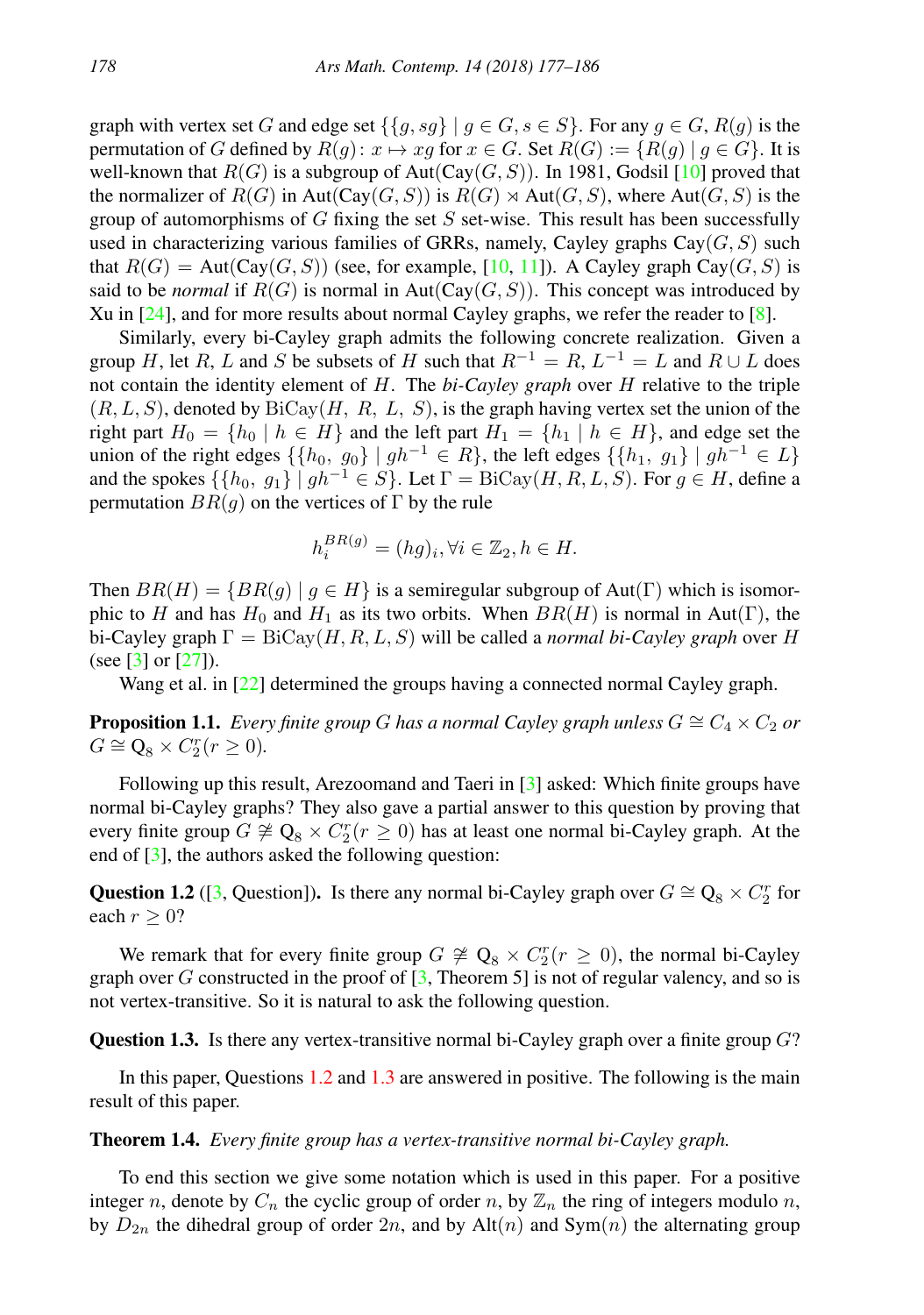and symmetric group of degree *n*, respectively. Denote by  $Q_8$  the quaternion group. For two groups M and N,  $N \rtimes M$  denotes a semidirect product of N by M. The identity element of a finite group  $G$  is denoted by 1.

For a finite, simple and undirected graph Γ, we use  $V(\Gamma)$ ,  $E(\Gamma)$  and Aut(Γ) to denote its vertex set, edge set and full automorphism group, respectively, and for any  $u, v \in V(\Gamma)$ ,  $u \sim v$  means that u and v are adjacent. A graph  $\Gamma$  is said to be *vertex-transitive* if its full automorphism group Aut(Γ) acts transitively on its vertex set. For any subset B of  $V(\Gamma)$ , the subgraph of  $\Gamma$  induced by B will be denoted by  $\Gamma[B]$ .

## 2 Cartesian products

The *Cartesian product*  $X \square Y$  of graphs X and Y is a graph with vertex set  $V(X) \times V(Y)$ , and with vertices  $(u, x)$  and  $(v, y)$  being adjacent if and only if  $u = v$  and  $x \sim y$  in Y, or  $x = y$  and  $u \sim v$  in X.

A non-trivial graph X is *prime* if it is not isomorphic to a Cartesian product of two smaller graphs. The following proposition shows the uniqueness of the prime factor decomposition of connected graphs with respect to the Cartesian product.

Proposition 2.1 ([\[12,](#page-8-6) Theorem 6.6]). *Every connected finite graph can be decomposed as a Cartesian product of prime graphs, uniquely up to isomorphism and the order of the factors.*

Two non-trivial graphs are *relatively prime* (w.r.t. Cartesian product) if they have no non-trivial common factor. Now we consider the automorphisms of Cartesian product of graphs.

<span id="page-2-2"></span>**Proposition 2.2** ([\[12,](#page-8-6) Theorem 6.10]). *Suppose*  $\phi$  *is an automorphism of a connected graph*  $\Gamma$  *with prime factor decomposition*  $\Gamma = \Gamma_1 \square \Gamma_2 \square \cdots \square \Gamma_k$ *. Then there is a permu-* $\tau$  *tation*  $\pi$  *of*  $\{1,2,\ldots,k\}$  *and isomorphisms*  $\phi_i\colon\Gamma_{\pi(i)}\to\Gamma_i$  *for which* 

$$
\phi(x_1, x_2, \dots, x_k) = (\phi_1(x_{\pi(1)}), \phi_2(x_{\pi(2)}), \dots, \phi_k(x_{\pi(k)})).
$$

<span id="page-2-0"></span>Corollary 2.3 ([\[12,](#page-8-6) Corollary 6.12]). *Let* Γ *be a connected graph with prime factor decomposition*  $\Gamma = \Gamma_1 \square \Gamma_2 \square \cdots \square \Gamma_k$ . If  $\Gamma_1, \Gamma_2, \ldots, \Gamma_k$  *are relatively prime, then* Aut $(\Gamma)$  =  $Aut(\Gamma_1) \times Aut(\Gamma_2) \times \cdots \times Aut(\Gamma_k).$ 

The following theorem provides a method of constructing normal bi-Cayley graphs.

<span id="page-2-1"></span>Theorem 2.4. *Let* X *be a connected normal bi-Cayley graph over a group* H*, and let* Y *be a connected normal Cayley graph over a group* K*. If* X *and* Y *are relatively prime, then*  $X \square Y$  *is also a normal bi-Cayley graph over the group*  $H \times K$ *.* 

*Proof.* Assume that X and Y are relatively prime. By Corollary [2.3,](#page-2-0) Aut $(X \square Y)$  = Aut $(X)$  × Aut $(Y)$ . Since X is a connected normal bi-Cayley graph over H, one has  $BR(H) \trianglelefteq Aut(X)$ , and since Y is a connected normal Cayley graph over a group K, one has  $R(K) \trianglelefteq Aut(Y)$ . Then  $BR(H) \times R(K)$  is a normal subgroup of  $Aut(X \square Y) =$  $Aut(X) \times Aut(Y)$ . Note that  $BR(H)$  acts semiregularly on  $V(X)$  with two orbits, and  $R(K)$  acts regularly on  $V(Y)$ . It follows that  $BR(H) \times R(K)$  acts semiregularly on  $V(X) \times V(Y)$  with two orbits, and thereby  $X \square Y$  is also a normal bi-Cayley graph over the group  $H \times K$ .  $\Box$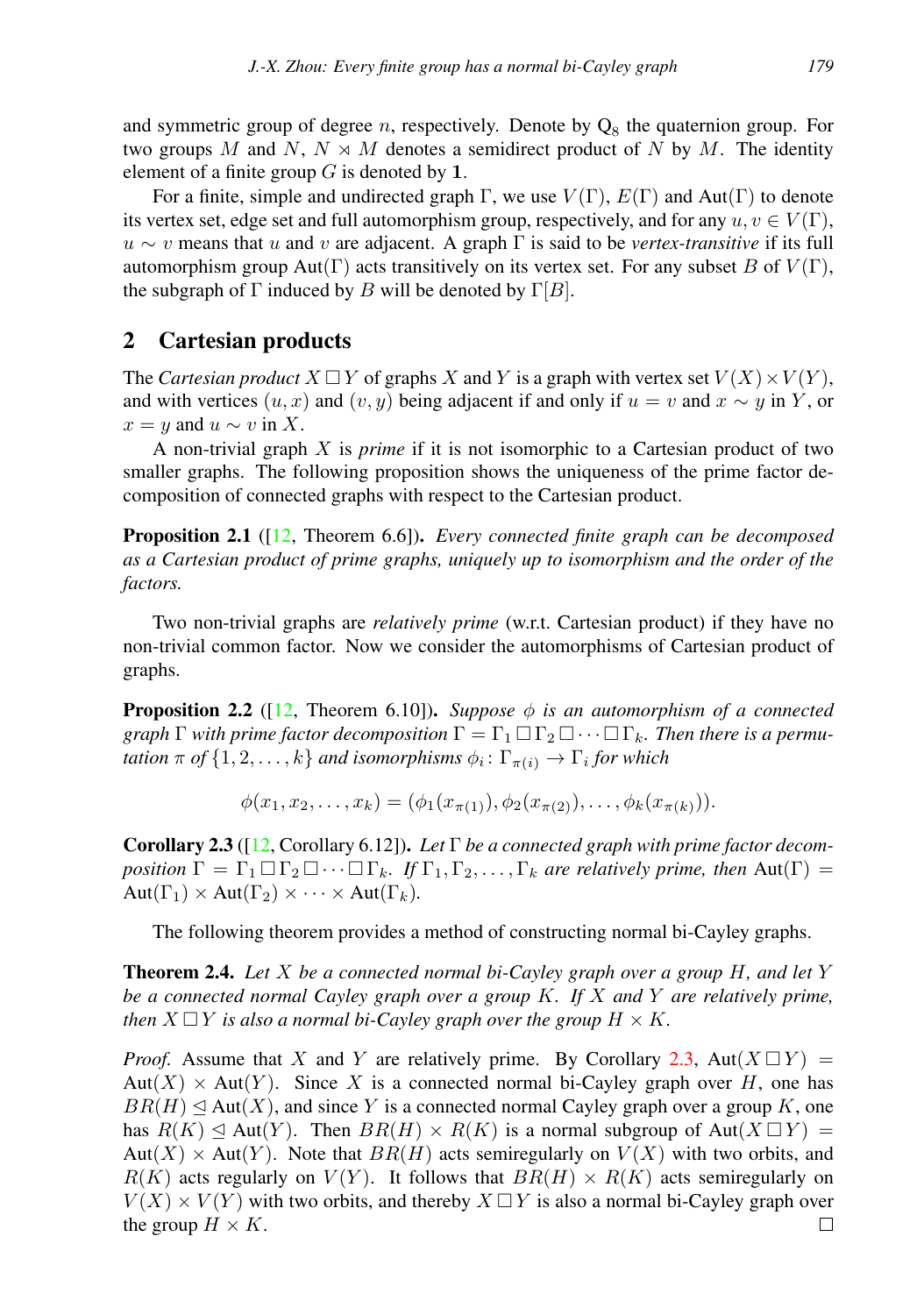## 3 Normal bi-Cayley graphs over  $Q_8 \times C_2^r (r \geq 0)$

In this section, we shall answer Question [1.2](#page-1-0) in positive.

#### <span id="page-3-1"></span>3.1 The *n*-dimensional hypercube

For  $n \geq 1$ , the *n-dimensional hypercube*, denoted by  $Q_n$ , is the graph whose vertices are all the *n*-tuples of 0's and 1's with two *n*-tuples being adjacent if and only if they differ in exactly one place.

Let  $N = C_2^n$  be an elementary abelian 2-group of order  $2^n$  with a minimum generating set  $S = \{s_1, s_2, s_3, \ldots, s_n\}$ . By the definition of  $Q_n$ , we have Cay $(N, S) \cong Q_n$ . For convenience of the statement, we assume that  $Q_n = Cay(N, S)$ . If  $n = 1$ , then  $Q_1 = \mathbf{K}_2$ and so Aut $(Q_1) = N$ . In what follows, assume that  $n \geq 2$ . It is easy to observe that for any distinct  $s_i, s_j$  there is a unique 4-cycle in  $Q_n$  passing through  $1, s_i, s_j$ , where 1 is the identity element of N. So if a subgroup of Aut $(Q_n)$  fixes S pointwise, then it also fixes every vertex at distance 2 from 1. By the connectedness and vertex-transitivity of  $Q_n$ , we have Aut $(Q_n)$ <sub>1</sub> acts faithfully on S. It follows that Aut $(Q_n)$ <sub>1</sub>  $\leq$  Sym $(n)$ . On the other hand, it is easy to see that each permutation on  $S$  induces an automorphism of  $N$ , and so  $Aut(N, S) \cong Sym(n)$ . Since  $Aut(N, S) \le Aut(Q_n)_1$ , one has  $Aut(Q_n)_1 = Aut(N, S) \cong$ Sym(n). Consequently, we have  $Aut(Q_n) = R(N) \rtimes Aut(N, S) \cong N \rtimes Sym(n)$  (see also [\[25,](#page-9-4) Lemma 1.1]).

Note that  $Q_n$  is bipartite. Let  $Aut(Q_n)^*$  be the kernel of  $Aut(Q_n)$  acting on the two partition sets of  $Q_n$ . Let  $E = R(N) \cap Aut(Q_n)^*$ . Then  $E \leq Aut(Q_n)^*$  and  $E \leq R(N)$ . It follows that  $E \trianglelefteq \text{Aut}(Q_n)^* R(N) = \text{Aut}(Q_n)$ . Clearly, E acts semiregularly on  $V(Q_n)$ with two orbits. Thus, we have the following lemma.

<span id="page-3-0"></span>**Lemma 3.1.** *Use the same notation as in the above three paragraphs. For any*  $n \geq 1$ ,  $Q_n$ *is a normal Cayley graph over* N, and  $Q_n$  *is also a normal bi-Cayley graph over* E.

#### 3.2 The Möbius-Kantor graph

The Möbius-Kantor graph GP(8, 3) is a graph with vertex set  $V = \{i, i' \mid i \in \mathbb{Z}_8\}$  and edge set the union of the *outer edges*  $\{\{i, i+1\} | i \in \mathbb{Z}_8\}$ , the *inner edges*  $\{\{i', (i+3)'\} | i \in \mathbb{Z}_8\}$ , and the *spokes*  $\{\{i, i'\} | i \in \mathbb{Z}_8\}$  (see Figure [1\)](#page-4-0). Note that GP(8, 3) is a bipartite graph with bipartition sets  $B_1 = \{1, 3, 5, 7, 0', 2', 4', 6'\}$  and  $B_2 = \{0, 2, 4, 6, 1', 3', 5', 7'\}.$ 

In [\[26\]](#page-9-5), the edge-transitive groups of automorphisms of Aut( $GP(8, 3)$ ) were determined. We first introduce the following automorphisms of  $\text{GP}(8,3)$ , represented as permutations on the vertex set  $V$ :

> $\alpha = (1\ 3\ 5\ 7)(0\ 2\ 4\ 6)(1'\ 3'\ 5'\ 7')(0'\ 2'\ 4'\ 6'),$  $\beta = (0\ 1'\ 2)(0'\ 6'\ 3)(4\ 5'\ 6)(7\ 4'\ 2'),$  $\gamma = (1\ 1')(2\ 6')(3\ 3')(4\ 0')(5\ 5')(6\ 2')(7\ 7')(0\ 4'),$  $\delta$  = (1 1')(2 4')(3 7')(4 2')(5 5')(6 0')(7 3')(0 6').

By [\[26,](#page-9-5) Lemma 3.1], we have  $\langle \alpha, \beta \rangle = \langle \alpha, \alpha^{\beta} \rangle \rtimes \langle \beta \rangle \cong Q_8 \rtimes \mathbb{Z}_3$ , where  $Q_8$  is the quaternion group, and moreover,  $\langle \alpha, \beta \rangle \leq Aut(GP(8, 3))$ . Clearly,  $\langle \alpha, \alpha^{\beta} \rangle \cong Q_8$  is the Sylow 2-subgroup of  $\langle \alpha, \beta \rangle$ , so  $\langle \alpha, \alpha^{\beta} \rangle$  is characteristic in  $\langle \alpha, \beta \rangle$ , and then it is normal in Aut(GP(8,3)) because  $\langle \alpha, \beta \rangle \le$  Aut(GP(8, 3)). For convenience of the statement, we let  $Q_8 = \langle \alpha, \alpha^{\beta} \rangle$ . It is easy to see that  $Q_8$  acts semiregularly on V with two orbits  $B_1$  and  $B_2$ . Thus we have the following lemma.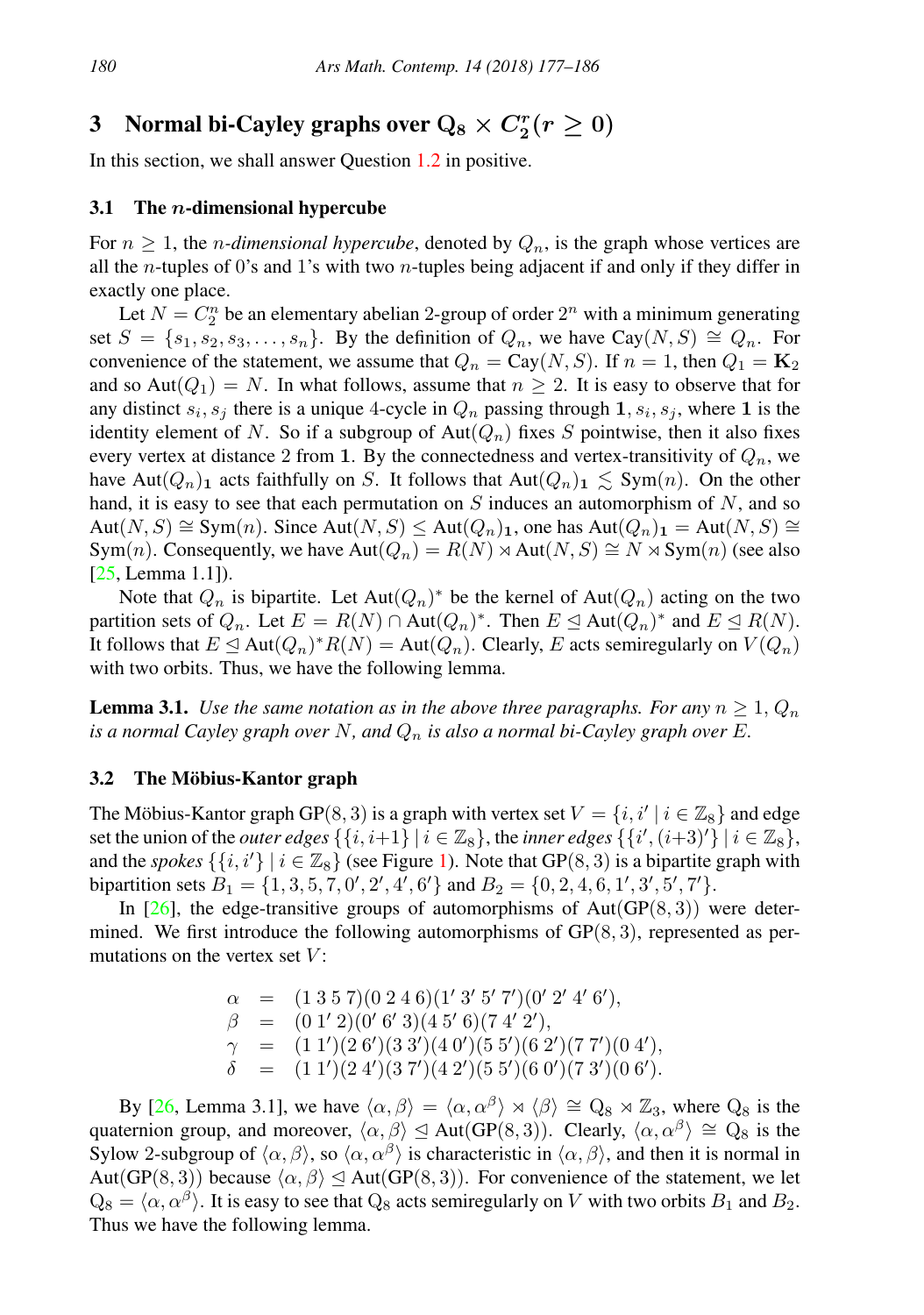

<span id="page-4-0"></span>Figure 1: The Möbius-Kantor graph  $GP(8, 3)$ .

<span id="page-4-1"></span>**Lemma 3.2.** GP $(8, 3)$  *is a normal bi-Cayley graph over*  $Q_8$ *.* 

#### 3.3 An answer to Question [1.2](#page-1-0)

Noting that GP(8, 3) is of girth 6, GP(8, 3) is prime. For each  $r \ge 1$ , it is easy to see that  $Q_r = \mathbf{K}_2 \square \mathbf{K}_2 \square \cdots \square \mathbf{K}_2$ . So,  $Q_n$  and GP(8,3) are relatively prime. Now combining  $\overline{n}$  times together Lemmas [3.1](#page-3-0) and [3.2](#page-4-1) and Theorem [2.4,](#page-2-1) we can obtain the following theorem.

<span id="page-4-2"></span>**Theorem 3.3.** *For each*  $r \geq 1$ , GP(8, 3)  $\times Q_r$  *is a vertex-transitive normal bi-Cayley graph*  $over Q_8 \times N$ , where  $N \cong C_2^r$ .

### 4 Proof of Theorem [1.4](#page-1-2)

The proof of Theorem [1.4](#page-1-2) will be completed by the following lemmas. Let  $G$  be a group. A Cayley graph  $\Gamma = \text{Cay}(G, S)$  on G is said to be a *graphical regular representation* (or *GRR* for short) of G if  $Aut(\Gamma) = R(G)$ .

<span id="page-4-3"></span>**Lemma 4.1.** Let G be a group admitting a GRR  $\Gamma$ . Then  $\Gamma \square \mathbf{K}_2$  is a normal bi-Cayley *graph over the group* G*.*

*Proof.* If  $\mathbf{K}_2$  and  $\Gamma$  are relatively prime, then by Corollary [2.3,](#page-2-0) we have Aut( $\Gamma \Box \mathbf{K}_2$ ) = Aut(Γ) × Aut(K<sub>2</sub>). Clearly,  $R(G)$  × {1} acts semiregularly on  $V(\Gamma \square K_2)$  with two orbits, and  $R(G) \times \{1\} \trianglelefteq$ Aut(Γ $\square$  **K**<sub>2</sub>), where 1 is the identity of Aut(**K**<sub>2</sub>). It follows that  $\Gamma \square$  **K**<sub>2</sub> is a normal bi-Cayley graph over the group  $G$ .

Suppose that  $\mathbf{K}_2$  is also a prime factor of  $\Gamma$ . Let  $\Gamma = \Gamma_1 \square \mathbf{K}_2 \square \cdots \square \mathbf{K}_2$  $\overline{m}$  times  $m$  times be such

that  $\Gamma_1$  is coprime to  $\mathbf{K}_2$ . From Corollary [2.3](#page-2-0) it follows that  $G = \text{Aut}(\Gamma) = \text{Aut}(\Gamma_1) \times$ Aut $(\mathbf{K}_2 \Box \cdots \Box \mathbf{K}_2)$ . Since  $\Gamma$  is a GRR of G, one has  $m = 1$ , and therefore  $\Gamma \Box \mathbf{K}_2 =$  $\Gamma_1 \square \mathbf{K}_2 \square \mathbf{K}_2$ . Then  $G = \text{Aut}(\Gamma_1) \times \text{Aut}(\mathbf{K}_2 \square \mathbf{K}_2)$ , and  $\Gamma_1$  is a GRR of Aut $(\Gamma_1)$ . By Lemma [3.1,](#page-3-0)  $\mathbf{K}_2 \square \mathbf{K}_2$  is a normal bi-Cayley graph over  $C_2$ , and by Theorem [2.4,](#page-2-1)  $\Gamma \square \mathbf{K}_2$ is a normal bi-Cayley graph over  $Aut(\Gamma_1) \times C_2 \cong G$ .  $\Box$ 

A group G is called *generalized dicyclic group* if it is non-abelian and has an abelian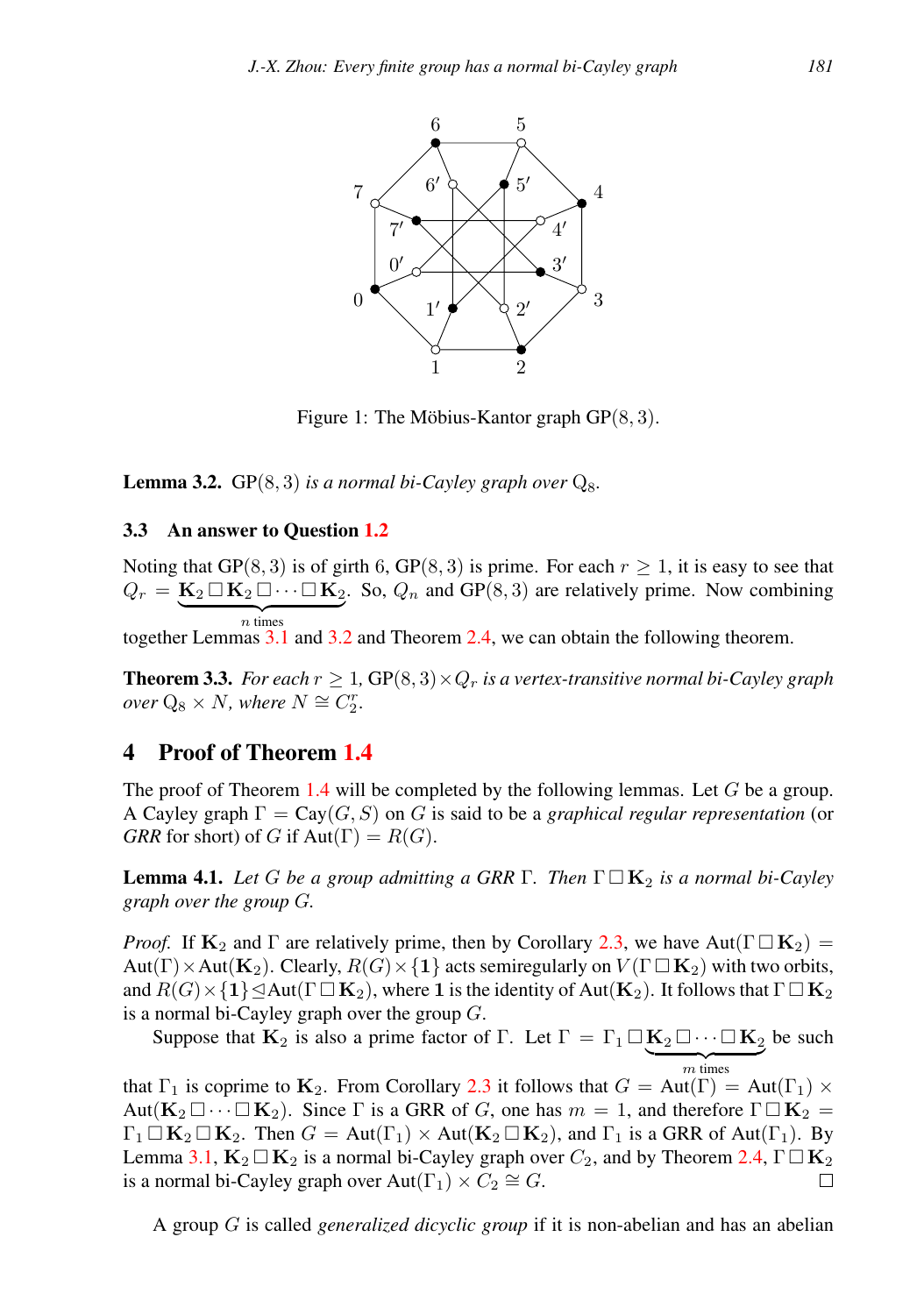subgroup L of index 2 and an element  $b \in G \setminus L$  of order 4 such that  $b^{-1}xb = x^{-1}$  for every  $x \in L$ .

The following theorem gives a list of groups having no GRR (see [\[9\]](#page-8-7)).

<span id="page-5-0"></span>Theorem 4.2. *A finite group* G *admits a GRR unless* G *belongs to one of the following classes of groups:*

- (I) *Class C: abelian groups of exponent greater than two;*
- (II) *Class D: the generalized dicyclic groups;*
- (III) *Class E: the following thirteen "exceptional groups":*
	- (1)  $\mathbb{Z}_2^2, \mathbb{Z}_2^3, \mathbb{Z}_2^4;$
	- $(D_6, D_8, D_{10};$
	- (3) A4*;*
	- (4)  $\langle a, b, c \mid a^2 = b^2 = c^2 = 1, abc = bca = cab \rangle;$
	- (5)  $\langle a, b | a^8 = b^2 = 1, bab = a^5 \rangle;$
	- (6)  $\langle a, b, c \mid a^3 = b^3 = c^2 = 1, ab = ba, (ac)^2 = (cb)^2 = 1 \rangle;$
	- (7)  $\langle a, b, c \mid a^3 = b^3 = c^3 = 1, ac = ca, bc = cb, c = a^{-1}b^{-1}cb \rangle;$
	- $(8)$   $Q_8 \times \mathbb{Z}_3$ ,  $Q_8 \times \mathbb{Z}_4$ .

<span id="page-5-1"></span>Lemma 4.3. *Let* G *be a group in Class D of Theorem [4.2.](#page-5-0) Then* G *has a normal bi-Cayley graph.*

*Proof.* If  $G \cong Q_8 \times C_2^r$  for some  $r \geq 0$ , then by Theorem [3.3](#page-4-2) and Lemma [3.2,](#page-4-1) G has a normal bi-Cayley graph. In what follows, we assume that  $G \not\cong Q_8 \times C_2^r$  for any  $r \geq 0$ . By Proposition [1.1,](#page-1-3) G has a normal Cayley graph, say Γ. If Γ is coprime to  $K_2$ , then by Corollary [2.3,](#page-2-0)  $\Gamma \square \mathbf{K}_2$  is a normal bi-Cayley graph over G.

Now suppose that  $K_2$  is a prime factor of  $\Gamma$ . Let  $\Gamma = \Gamma_1 \square Q_m$ , where  $Q_m =$  $\mathbf{K}_2 \Box \cdots \Box \mathbf{K}_2$  and  $\Gamma_1$  is coprime to  $\mathbf{K}_2$ . Again by Corollary [2.3,](#page-2-0) we have Aut( $\Gamma$ ) =  ${m}$  times

 $Aut(\Gamma_1) \times Aut(Q_m)$ . For any  $x \in V(Q_m)$ , set  $V_x = \{(u, x) \mid u \in V(\Gamma_1)\}\)$ , and for any  $y \in V(\Gamma_1)$ , set  $U_y = \{(y, v) \mid v \in V(Q_m)\}\$ . Then  $\Gamma[V_x] \cong \Gamma_1$  and  $\Gamma[V_y] \cong Q_m$ . Let  $G_{V_x}$ and  $G_{U_y}$  be the subgroups of G fixing  $V_x$  and  $U_y$  setwise, respectively. We shall prove the following claim.

**Claim.**  $G = G_{V_x} \times G_{U_y}$ ,  $\Gamma_1$  is a normal Cayley graph over a group which is isomorphic to  $G_{V_x}$ , and  $G_{U_y} \cong C_2^m$ .

Since  $\Gamma$  is vertex-transitive, by Proposition [2.2,](#page-2-2)  $V_x$  is an orbit of Aut( $\Gamma_1 \times \{1\}$  and  $Aut(\Gamma_1) \times \{1\} = Aut(\Gamma[V_x])$ . As  $Aut(\Gamma_1) \times \{1\} \subseteq Aut(\Gamma)$ , each  $V_x$  is a block of imprimitivity of Aut(Γ) (namely, either  $V_x^g = V_x$  or  $V_x^g \cap V_x = \emptyset$  for any  $g \in Aut(\Gamma)$ ). Consider the quotient graph  $\Gamma'$  with vertex set  $\{V_x \mid x \in V(Q_m)\}\$ , and  $V_x$  is adjacent to  $V_{x'}$  if and only if x is adjacent to x' in  $Q_m$ . Then  $\Gamma' \cong Q_m$ , and  $Aut(\Gamma_1) \times \{1\}$  is just the kernel of Aut(Γ) acting on  $V(\Gamma')$ . This implies that the subgroup Aut(Γ) $_{V_x}$  of Aut(Γ) fixing  $V_x$ set-wise is just  $Aut(\Gamma_1) \times Aut(Q_m)_x$ . Since G is regular on  $V(\Gamma)$ ,  $G_{V_x}$  is also regular on  $V_x$ , and so  $\Gamma_1 \cong \Gamma[V_x]$  may be viewed as a Cayley graph on  $G_{V_x}$ . Since  $G \trianglelefteq Aut(\Gamma)$ , one has  $G_{V_x} = G \cap Aut(\Gamma)_{V_x} \trianglelefteq Aut(\Gamma)_{V_x}$ . Note that  $\{1\} \times Aut(\overline{Q}_m)_x$  fixes every vertex in  $V_x$ . It follows that  $G_{V_x} \cap (\{1\} \times Aut(Q_m)_x)$  is trivial, and so  $G_{V_x}$  can be viewed as a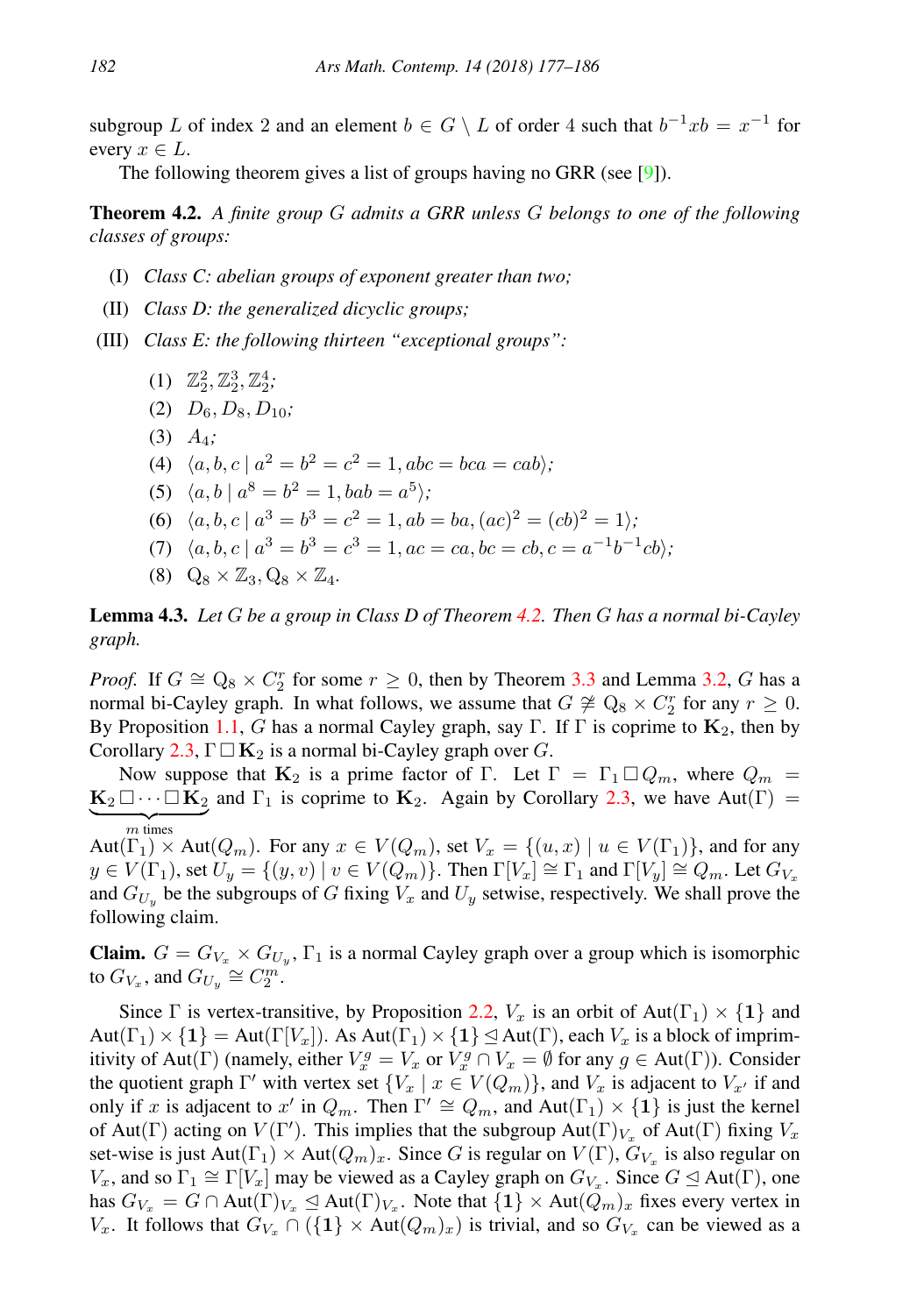normal regular subgroup of Aut( $\Gamma_1$ )  $\times$  {1}. Therefore,  $\Gamma_1$  is a normal Cayley graph over some group, say  $H \cong G_{V_x}$ .

With a similar argument as above, we can show that  $Q_m$  is also a normal Cayley graph over some group, say  $K \cong G_{U_y}$ . From the argument in Section [3.1,](#page-3-1) we have Aut $(Q_m)$  =  $N \rtimes \text{Sym}(m)$  with  $N \cong C_2^m$ . We claim that  $K = N$ . If this is not true, then we would have  $1 \neq K N/N \trianglelefteq Aut(Q_m)/N \cong Sym(m)$ , and since K is a 2-group, the only possibility is  $m = 4$ . However, by Magma [\[6\]](#page-8-8), Aut $(Q_4)$  has only one normal regular subgroup which is isomorphic to  $C_2^4$ , a contradiction. Thus,  $K = N \cong C_2^m$ , and hence  $G_{U_y} \cong C_{2^m}$ .

For any  $g \in G_{V_x} \cap G_{U_y}$ , we have g fixes  $(y, x)$  and so  $g = 1$  because G is regular on  $V(\Gamma)$ . Thus,  $G_{V_x} \cap G_{U_y} = \{1\}$ . Then  $|G_{V_x} G_{U_y}| = |G_{V_x}||G_{U_y}| = |V_x||U_y| = |V(\Gamma)| =$ |G|. It follows that  $G = G_{V_x} G_{U_y}$ . To show that  $G = G_{V_x} \times G_{U_y}$ , it suffices to show that both  $G_{V_x}$  and  $G_{U_y}$  are normal in G. As G is a generalized dicyclic group, it is non-abelian and has an abelian subgroup L of index 2 and an element  $b \in G \setminus L$  of order 4 such that  $b^{-1}ab = a^{-1}$  for every  $a \in L$ .

Suppose that  $G_{U_y} \nleq L$ . Then there exists  $g \in G_{U_y}$  such that  $g = ab^i$  for some  $a \in L$ and  $i = 1$  or  $-1$ . Since  $G_{U_y} \cong C_2^m$ , g is also an involution, and so  $G = L \rtimes \langle g \rangle$ . Clearly, for any  $a \in L$ , we have  $g^{-1}ag = a^{-1}$ , and so  $(ga)^2 = 1$ . This would force that every element of G outside L is an involution, a contradiction. Thus,  $G_{U_{\nu}} \leq L$ , and hence  $G_{U_u} \trianglelefteq G.$ 

Since  $G = G_{V_x} G_{U_y}, G_{U_y} \leq L$  implies that  $G_{V_x} \nleq L$ . Then  $|G_{V_x} : G_{V_x} \cap L| = 2$ since  $|G : L| = 2$ . It then follows that  $G_{V_x} \cap L \leq G$ , and hence

$$
G/G_{V_x} \cap L = (G_{U_y}(G_{V_x} \cap L)/G_{V_x} \cap L) \rtimes (G_{V_x}/G_{V_x} \cap L).
$$

Again as G is a generalized dicyclic group and since  $G_{U_{\alpha}} \leq L$ , the non-trivial element of  $G_{V_x}/G_{V_x} \cap L$  maps every element of  $G_{U_y}(G_{V_x} \cap L)/G_{V_x} \cap L$  to its inverse. Since  $G_{U_y} \cong C_{2^m}$ , one has  $G/G_{V_x} \cap L$  is abelian, and so  $G_{V_x} \trianglelefteq G$ , completing the proof of the Claim.

By Lemma [3.1,](#page-3-0) we may let  $Q_{m+1} = \mathbf{K}_2 \square \cdots \square \mathbf{K}_2$  ${m+1}$  times be a connected normal bi-Cayley

graph over  $G_{U_y} \cong C_2^m$ . By Claim, we may view  $\Gamma_1$  as a normal Cayley graph over  $G_{V_x}$ . Since  $\Gamma_1$  is coprime to  $\mathbf{K}_2$ , by Theorem [2.4,](#page-2-1)  $\Gamma_1 \square Q_{m+1}$  is a connected normal bi-Cayley graph over  $G_{V_x} \times G_{U_y} = G$ .  $\Box$ 

<span id="page-6-0"></span>Lemma 4.4. *Let* G *be a group in Class E of Theorem [4.2.](#page-5-0) Then* G *has a normal bi-Cayley graph.*

*Proof.* By Lemma [3.1,](#page-3-0) each of the groups in Class E (1) has a connected normal bi-Cayley graph.

Let  $G = D_{2n} = \langle a, b \mid a^n = b^2 = 1, b^{-1}ab = a^{-1} \rangle$  with  $n \geq 3$ . Let  $\Gamma =$  $Cay(G, \{ab, b\})$ . Then  $\Gamma$  is a cycle of length 2n, and so  $\Gamma$  is coprime to  $K_2$ . By Theo-rem [2.4,](#page-2-1)  $\Gamma \square \mathbf{K}_2$  is a connected normal bi-Cayley graph over G. Thus, each of the groups in Class E (2) has a connected normal bi-Cayley graph.

Let  $G = Alt(4)$  and let  $\Gamma = Cay(G, \{ (1 2 3), (1 3 2), (1 2 4), (1 4 2) \})$ . By Magma [\[6\]](#page-8-8), we have  $\Gamma \Box \mathbf{K}_2$  is a connected normal bi-Cayley graph over Alt(4).

Let  $G = \langle a, b, c \mid a^2 = b^2 = c^2 = 1, abc = bca = cab \rangle$  be the group in Class E (4). Let  $\Gamma = \text{Cay}(G, \{a, b, c\})$ . By Magma [\[6\]](#page-8-8),  $\Gamma$  is a connected trivalent normal Cayley graph over G and Γ has girth 6. Hence, Γ is coprime to  $K_2$ . By Theorem [2.4,](#page-2-1)  $\Gamma \Box K_2$  is a connected normal bi-Cayley graph over G.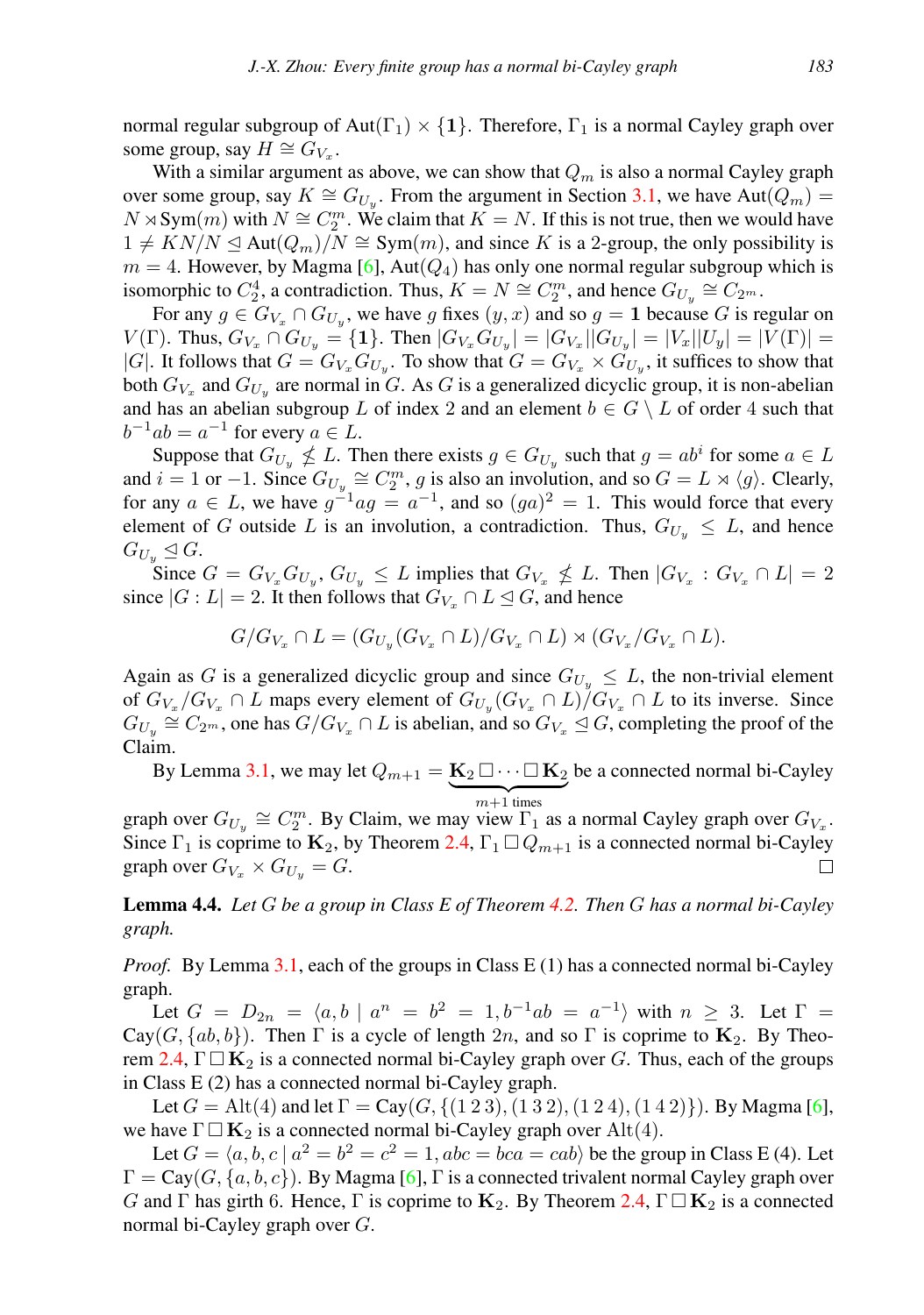Let  $G = \langle a, b \mid a^8 = b^2 = 1, bab = a^5 \rangle$  be the group in Class E (5). Let  $\Gamma =$  $Cay(G, \{a, a^{-1}, b, a^4, a^4b\})$ . By [\[22,](#page-9-3) Lemma 6],  $\Gamma$  is a connected normal Cayley graph over G, and by Magma, Aut( $\Gamma \Box K_2$ ) = Aut( $\Gamma \lor \mathbb{Z}_2$ . Thus,  $\Gamma \Box K_2$  is a normal bi-Cayley graph over G.

Let  $G = \langle a, b, c \mid a^3 = b^3 = c^2 = 1, ac = ca, (ab)^2 = (cb)^2 = 1 \rangle$  be the group in Class E (6). Let  $\Gamma = \text{Cay}(G, \{c, ca, cb\})$ . By Magma [\[6\]](#page-8-8),  $\Gamma$  is a connected trivalent normal Cayley graph over G and Γ has girth 6. Hence, Γ is coprime to  $K_2$ . By Lemma [2.4,](#page-2-1)  $\Gamma \square \mathbf{K}_2$  is a connected normal bi-Cayley graph over G.

Let  $G = \langle a, b, c \mid a^3 = b^3 = c^3 = 1, ac = ca, bc = cb, c = a^{-1}b^{-1}cb \rangle$  be the group in Class E (7). Let  $\Gamma = \text{Cay}(G, \{a, b, a^{-1}, b^{-1}\})$ . By Magma [\[6\]](#page-8-8),  $\Gamma$  is a connected trivalent normal Cayley graph over G. Since G has order 27, Γ is coprime to  $\mathbf{K}_2$ . By Theorem [2.4,](#page-2-1)  $\Gamma \square \mathbf{K}_2$  is a connected normal bi-Cayley graph over G.

Finally, we consider the groups in Class E  $(8)$ . By Lemma [3.2,](#page-4-1)  $GP(8, 3)$  is a normal bi-Cayley graph over  $Q_8$ . For  $n \geq 3$ , let  $C_n = \langle a \rangle$  and let  $\Gamma = \text{Cay}(C_n, \{a, a^{-1}\})$ . Clearly, Γ is a normal Cayley graph over  $C_n$ . Since GP(8, 3) is of girth 6, GP(8, 3) is coprime to Γ. By Theorem [2.4,](#page-2-1)  $GP(8, 3) \square \Gamma$  is a connected normal bi-Cayley graph over  $Q_8 \times C_n$ . Thus each of the groups in Class E (8) has a connected normal bi-Cayley graph. П

<span id="page-7-0"></span>Lemma 4.5. *Let* G *be a group in Class C of Theorem [4.2.](#page-5-0) Then* G *has a normal bi-Cayley graph.*

*Proof.* Since G is abelian, G has an automorphism  $\alpha$  such that  $\alpha$  maps every element of G to its inverse. Set  $H = G \rtimes \langle \alpha \rangle$ . If H has a GRR Γ, then Γ is also a normal bi-Cayley graph over  $G$ . Suppose that  $H$  has no GRR. Then by Theorem [4.2](#page-5-0) we have  $H$  is one of the groups in Class E (2) and (6). By Lemma  $4.4$ , G has a normal bi-Cayley graph  $\Box$ 

*Proof of Theorem [1.4.](#page-1-2)* Let G be a finite group. If G has a GRR, then by Lemma [4.1,](#page-4-3) G has a connected normal bi-Cayley graph. If G does not have a GRR, then the theorem follows from Lemmas [4.3,](#page-5-1) [4.4,](#page-6-0) [4.5](#page-7-0) and [3.2.](#page-4-1)  $\Box$ 

## 5 Final remarks

This paper would not be complete without mentioning some related work, namely on some special families of bi-Cayley graphs such as bi-circulants, bi-abelians etc. Numerous papers on the topic have been published (see, for instance,  $[1, 2, 7, 13, 14, 15, 16, 17, 18, 19, 20,$  $[1, 2, 7, 13, 14, 15, 16, 17, 18, 19, 20,$  $[1, 2, 7, 13, 14, 15, 16, 17, 18, 19, 20,$  $[1, 2, 7, 13, 14, 15, 16, 17, 18, 19, 20,$  $[1, 2, 7, 13, 14, 15, 16, 17, 18, 19, 20,$  $[1, 2, 7, 13, 14, 15, 16, 17, 18, 19, 20,$  $[1, 2, 7, 13, 14, 15, 16, 17, 18, 19, 20,$  $[1, 2, 7, 13, 14, 15, 16, 17, 18, 19, 20,$  $[1, 2, 7, 13, 14, 15, 16, 17, 18, 19, 20,$  $[1, 2, 7, 13, 14, 15, 16, 17, 18, 19, 20,$  $[1, 2, 7, 13, 14, 15, 16, 17, 18, 19, 20,$  $[1, 2, 7, 13, 14, 15, 16, 17, 18, 19, 20,$  $[1, 2, 7, 13, 14, 15, 16, 17, 18, 19, 20,$  $[1, 2, 7, 13, 14, 15, 16, 17, 18, 19, 20,$  $[1, 2, 7, 13, 14, 15, 16, 17, 18, 19, 20,$  $[1, 2, 7, 13, 14, 15, 16, 17, 18, 19, 20,$  $[1, 2, 7, 13, 14, 15, 16, 17, 18, 19, 20,$  $[1, 2, 7, 13, 14, 15, 16, 17, 18, 19, 20,$  $[1, 2, 7, 13, 14, 15, 16, 17, 18, 19, 20,$  $[1, 2, 7, 13, 14, 15, 16, 17, 18, 19, 20,$  $[1, 2, 7, 13, 14, 15, 16, 17, 18, 19, 20,$ [21\]](#page-8-19)). In view of these, the following problem arises naturally.

**Problem 5.1.** For a given finite group  $H$ , classify or characterize bi-Cayley graphs with specific symmetry properties over  $H$ .

Let H be a finite group. We say that a bi-Cayley graph  $\Gamma$  of regular valency over H is a *bi-graphical regular representation* (or *bi-GRR* for short) if  $Aut(\Gamma) = BR(H)$ . Motivated by the classification of finite groups having no GRR (see Theorem [4.2\)](#page-5-0), we would like to pose the following problem.

Problem 5.2. Determine finite groups which have no bi-GRR.

## References

<span id="page-7-1"></span>[1] I. Antončič, A. Hujdurović and K. Kutnar, A classification of pentavalent arc-transitive bicirculants, *J. Algebraic Combin.* 41 (2015), 643–668, doi:10.1007/s10801-014-0548-z.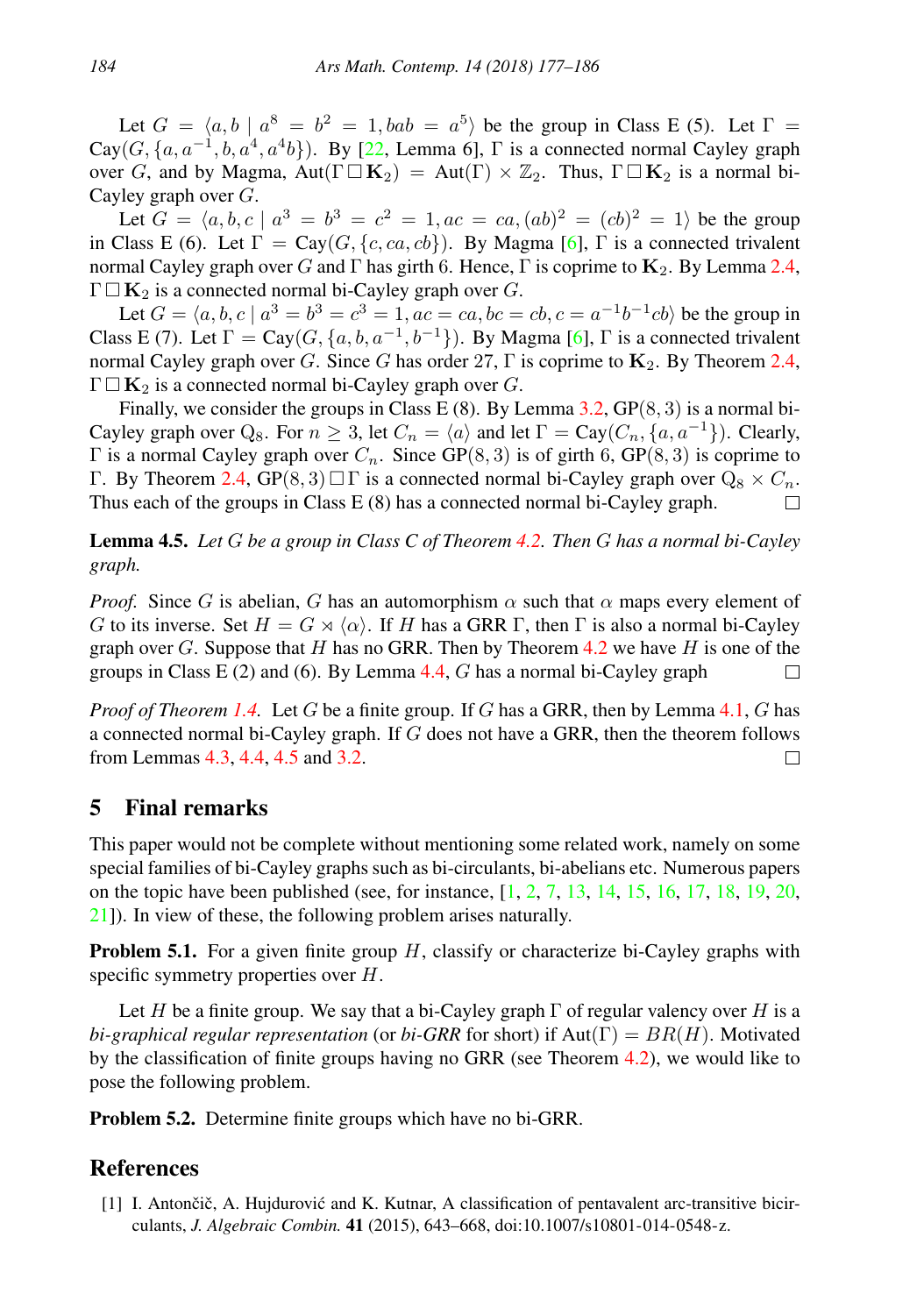- <span id="page-8-9"></span>[2] A. Araluze, I. Kovács, K. Kutnar, L. Martínez and D. Marušič, Partial sum quadruples and bi-Abelian digraphs, *J. Combin. Theory Ser. A* 119 (2012), 1811–1831, doi:10.1016/j.jcta.2012. 06.004.
- <span id="page-8-5"></span>[3] M. Arezoomand and B. Taeri, Normality of 2-Cayley digraphs, *Discrete Math.* 338 (2015), 41–47, doi:10.1016/j.disc.2014.10.019.
- <span id="page-8-1"></span>[4] N. Biggs, *Algebraic Graph Theory*, Cambridge Mathematical Library, Cambridge University Press, Cambridge, 2nd edition, 1993, doi:10.1017/cbo9780511608704.
- <span id="page-8-0"></span>[5] J. A. Bondy and U. S. R. Murty, *Graph Theory with Applications*, Elsevier, New York, 1976.
- <span id="page-8-8"></span>[6] W. Bosma, J. Cannon and C. Playoust, The Magma algebra system. I: The user language, *J. Symbolic Comput.* 24 (1997), 235–265, doi:10.1006/jsco.1996.0125.
- <span id="page-8-10"></span>[7] E. Dobson, I. Kovács and Š. Miklavič, The automorphism groups of non-edge-transitive rose window graphs, *Ars Math. Contemp.* 9 (2015), 63–75, [http://amc-journal.eu/](http://amc-journal.eu/index.php/amc/article/view/362) [index.php/amc/article/view/362](http://amc-journal.eu/index.php/amc/article/view/362).
- <span id="page-8-4"></span>[8] Y.-Q. Feng, Z.-P. Lu and M.-Y. Xu, Automorphism groups of cayley digraphs, in: J. Koolen, J. H. Kwak and M.-Y. Xu (eds.), *Applications of Group Theory to Combinatorics*, CRC Press, Boca Raton, Florida, pp. 13–25, 2008, doi:10.1201/9780203885765.ch2.
- <span id="page-8-7"></span>[9] C. D. Godsil, GRR's for non-solvable groups, in: L. Lovász and V. T. Sós (eds.), *Algebraic Methods in Graph Theory. Volume 1*, number 25 in Coll. Math. Soc. J. Bolyai, pp. 221–239, 1981.
- <span id="page-8-2"></span>[10] C. D. Godsil, On the full automorphism group of a graph, *Combinatorica* 1 (1981), 243–256, doi:10.1007/bf02579330.
- <span id="page-8-3"></span>[11] C. D. Godsil, The automorphism groups of some cubic Cayley graphs, *European J. Combin.* 4 (1983), 25–32, doi:10.1016/s0195-6698(83)80005-5.
- <span id="page-8-6"></span>[12] R. Hammack, W. Imrich and S. Klavžar, *Handbook of Product Graphs*, Discrete Mathematics and its Applications, CRC Press, Boca Raton, Florida, 2nd edition, 2011, doi:10.1201/b10959.
- <span id="page-8-11"></span>[13] M. Hladnik, D. Marušič and T. Pisanski, Cyclic Haar graphs, *Discrete Math.* 244 (2002), 137– 152, doi:10.1016/s0012-365x(01)00064-4.
- <span id="page-8-12"></span>[14] H. Koike and I. Kovács, Isomorphic tetravalent cyclic Haar graphs, *Ars Math. Contemp.* 7 (2014), 215–235, [http://amc-journal.eu/index.php/amc/article/view/](http://amc-journal.eu/index.php/amc/article/view/302) [302](http://amc-journal.eu/index.php/amc/article/view/302).
- <span id="page-8-13"></span>[15] I. Kovács, B. Kuzman, A. Malnič and S. Wilson, Characterization of edge-transitive 4-valent bicirculants, *J. Graph Theory* 69 (2012), 441–463, doi:10.1002/jgt.20594.
- <span id="page-8-14"></span>[16] I. Kovács, A. Malnič, D. Marušič and Š. Miklavič, One-matching bi-Cayley graphs over abelian groups, *European J. Combin.* 30 (2009), 602–616, doi:10.1016/j.ejc.2008.06.001.
- <span id="page-8-15"></span>[17] A. Malnič, D. Marušič and P. Sparl, On strongly regular bicirculants, *European J. Combin.* 28 (2007), 891–900, doi:10.1016/j.ejc.2005.10.010.
- <span id="page-8-16"></span>[18] L. Martínez Fernández, Strongly regular m-Cayley circulant graphs and digraphs, *Ars Math. Contemp.* 8 (2015), 195–213, [http://amc-journal.eu/index.php/amc/](http://amc-journal.eu/index.php/amc/article/view/540) [article/view/540](http://amc-journal.eu/index.php/amc/article/view/540).
- <span id="page-8-17"></span>[19] D. Marušič, Strongly regular bicirculants and tricirculants, *Ars Combin.* **25** (1988), 11–15.
- <span id="page-8-18"></span>[20] D. Marušič and T. Pisanski, Symmetries of hexagonal molecular graphs on the torus, *Croat. Chem. Acta* 73 (2000), 969–981, <http://hrcak.srce.hr/131972>.
- <span id="page-8-19"></span>[21] T. Pisanski, A classification of cubic bicirculants, *Discrete Math.* 307 (2007), 567–578, doi: 10.1016/j.disc.2005.09.053.